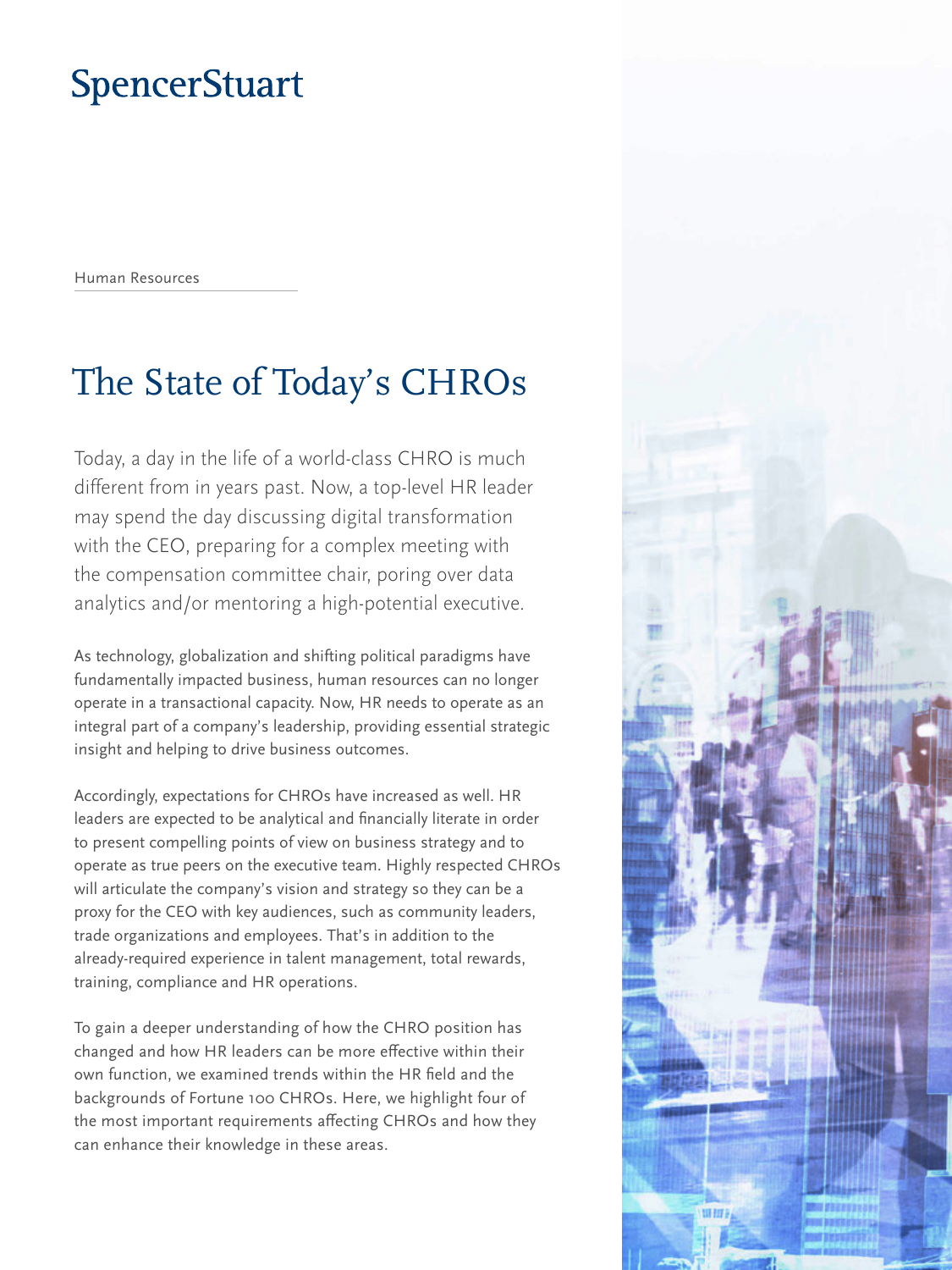## CHROs by the numbers\*

#### **Common paths on the way up**

40% Employee/Industrial Relations







rience has become a must-have for the moderntly saying, "I need a business person who als<br>literate in HR." That sentiment may diminish<br>ise in HR practices and processes, but the poi<br>wy HR leaders who have strong business a Business experience has become a must-have for the modern CHRO, with CEOs consistently saying, "I need a business person who also happens to be functionally literate in HR." That sentiment may diminish the importance of deep expertise in HR practices and processes, but the point remains: CEOs want savvy HR leaders who have strong business and financial acumen. Beyond those requirements, CHROs should help drive innovation and "see around corners" to offer proactive solutions to business problems.

To meet this demand, more CHROs are cultivating a wider range of experience, according to Spencer Stuart research: 33 percent of Fortune 100 CHROs have general management experience, compared to 22 percent three years ago. There's also a desire for the intangible experience — and cultural awareness, diversity and adaptability — that comes from working abroad: 36 percent of today's CHROs have on-the-ground international experience, compared with 23 percent three years ago.

CHROs can improve their own ability to engage on key operational and strategic challenges by collaborating with other senior leaders, such as working with the CFO to gain exposure to financial planning and analysis. And to ensure their teams are gaining diverse experience and are developing successors, CHROs should create rotations for the HR function that expose them to budgeting and compensation planning, as well as experience in other parts of the business through cross-functional or line assignments.

The CHRO also plays a critical role when it comes to building a talent pipeline, which is especially true in **CEO succession**. It can be difficult to navigate the responsibilities the CHRO has to the board and CEO in these situations, as emotions and political dynamics become more intense as a transition nears. But a good CHRO must work closely with the board to ensure the organization has a well-established succession plan and a smooth CEO transition.

#### **Be a confident spokesperson for — and to — the CEO and your peers**

through cross-functional or line assignments.<br>Iso plays a critical role when it comes to building<br>ch is especially true in **CEO succession**. It can be<br>responsibilities the CHRO has to the board and (semotions and political Effective CHROs have the ability to represent the CEO, translating and articulating the CEO's vision to employees and helping to "market" and gain buy-in from the organization on key initiatives. The CHRO also plays a significant role in branding the organization in the talent market, as well as "selling" the organization to current employees. The ability to tell a cogent story about the company's direction and priorities is a crucial element of the job.

\* Spencer Stuart Fortune 100 Research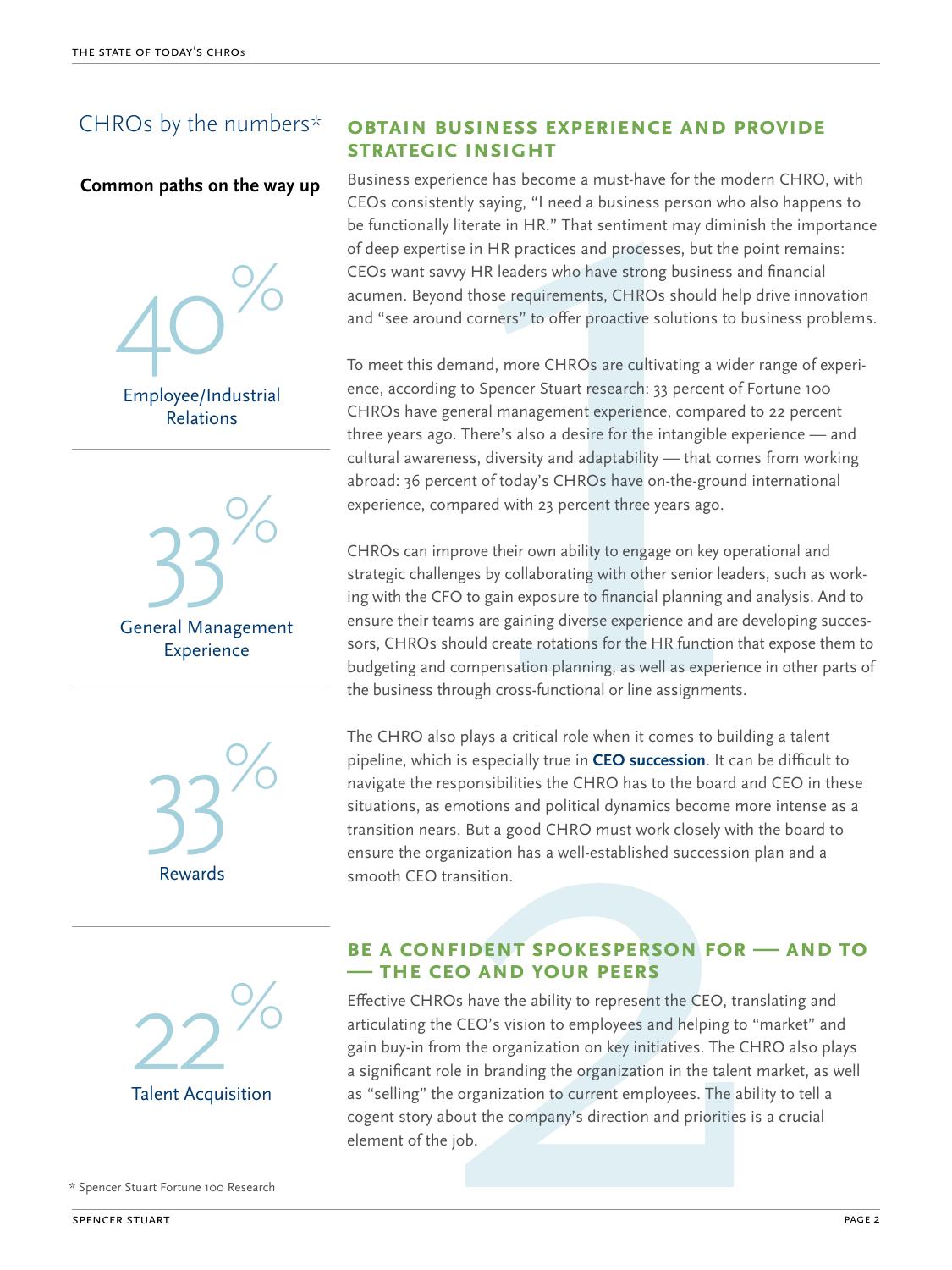### CHROs by the numbers\*



53% are female As companies adapt to the ever-shifting business landscape, they are bound to make changes — sometimes drastic. CEOs will look to CHROs to manage the narrative of these transformations, which puts a high emphasis on an HR leader's ability as a storyteller. Similarly, employee communication must be aligned with external communication and social and business-oriented media. Thus the CHRO has become increasingly allied with the chief marketing officer.

nies adapt to the ever-shifting business landscamake changes — sometimes drastic. CEOs will<br>the narrative of these transformations, which pon an HR leader's ability as a storyteller. Similar<br>ation must be aligned with exte Company leaders also need CHROs to provide candid, truthful insight into strategic matters. Because they have contact with top leaders, middle management and front-line employees, CHROs learn a great deal about dynamics throughout the company. It can be difficult to balance the communication between the CEO, board, shareholders and employees, but a savvy CHRO will learn to navigate these relationships and ensure clarity at all levels.

The best CHROs are able to gain insights throughout the company while maintaining people's trust; they do this by keeping confidences, being a willing sounding board and lending an empathic ear. A genuine partnership requires taking an independent viewpoint and a clear-eyed, objective perspective on issues such as new initiatives, CEO succession and executive compensation.

#### **Develop a strong network and keep growing**

44%

of internal promotions spend more than 10 years with the organization

Because the environment is so fluid, CEOs want CHROs who are constantly seeking new information and looking to expand their knowledge. The most effective CHROs strive to be lifelong, agile learners and actively seek input and feedback from their executive-team peers, subordinates and colleagues in and outside of the company. They also develop a strong HR team and are aware of capability gaps, ensuring their internal pipeline remains strong and maintaining a strong knowledge of internal strengths and weaknesses.

Do are able to gain insights throughout<br>cople's trust; they do this by keeping co<br>g board and lending an empathic ear.<br>aking an independent viewpoint and a issues such as new initiatives, CEO su<br>tion.<br>A **STRONG NETWORK AND** It's also important to build an external network of advisers in order to learn the intricacies of the position from more-experienced CHROs or see how other organizations are addressing similar challenges. By keeping current on trends and best practices, the CHRO will in turn be a trusted resource to the board, executive team, association peers and beyond. CHROs also may consider taking advantage of "reverse-mentoring," where more experienced executives partner with younger, social-media-aware and tech-savvy talent to stay abreast of the latest digital trends.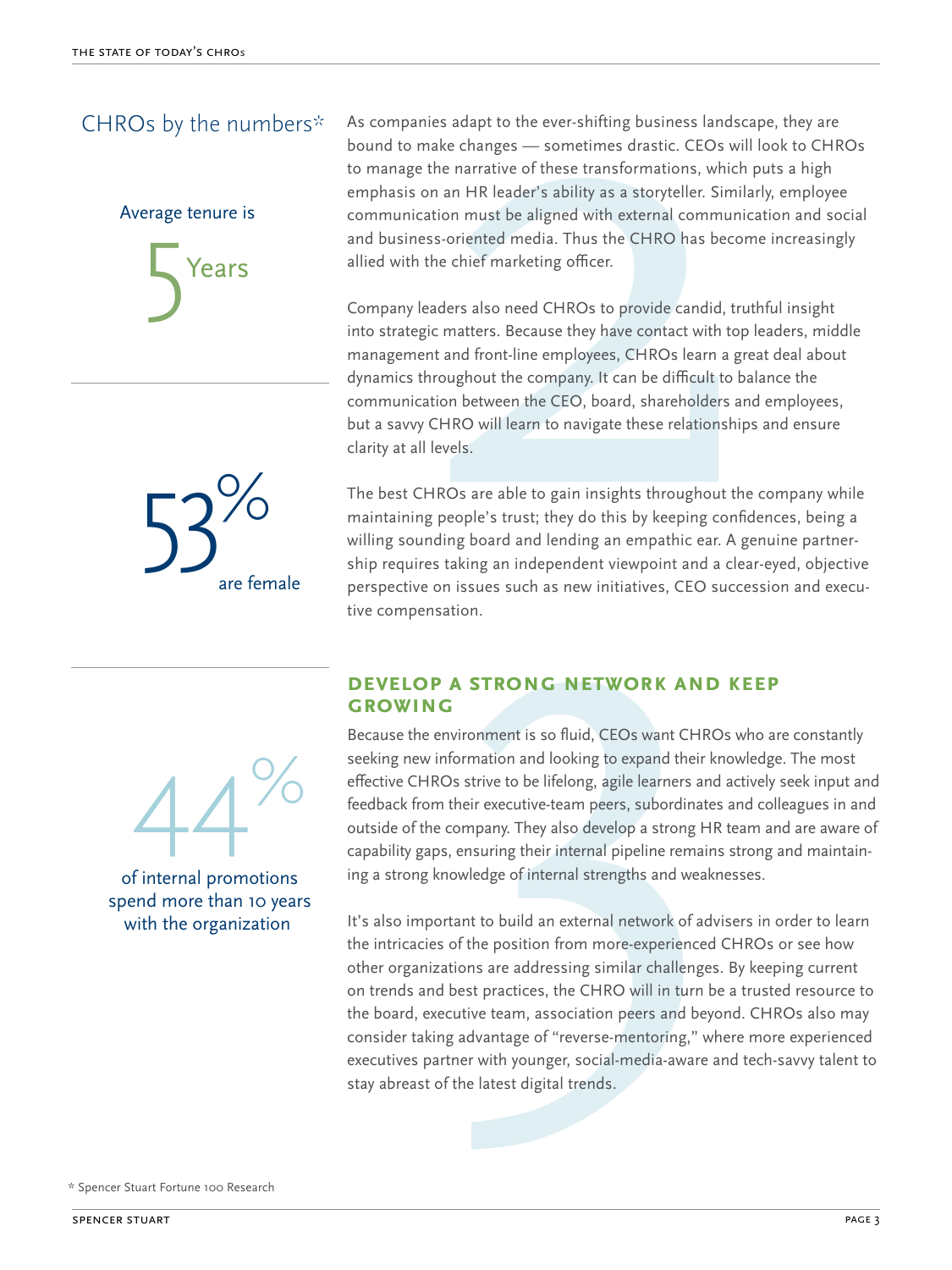### CHROs by the numbers\*



have lived/worked outside the U.S.



#### **Be fluent with HR data analytics**

As data analytics and digital technologies transform businesses and functions, CHROs increasingly are expected to leverage data to develop talent management plans that support business strategy.

**ENT WITH HR DATA ANALYTICS**<br>
bytics and digital technologies transform businesses<br>
Ds increasingly are expected to leverage data to dev<br>
the plans that support business strategy.<br>
CHROs already have access to a wealth of To be clear: CHROs already have access to a wealth of employee data. But it's not enough to just understand the HR data on-hand — CEOs seek HR leaders who can apply insights from data to identify and respond to emerging challenges. It's increasingly important that CHROs use data that will either solve a problem in the business, or support key revenue and profitability levers by being able to articulate and demonstrate existing opportunities. So, for example, if a company has turnover in excess of the industry standard, the CHRO should be able to examine the data to understand where it's happening on the employment continuum, what's causing it and how to address it. New data sources and predictive analytics also provide ample opportunities for CHROs to make forward-looking observations about HR trends and needs.

CHROs who can interpret data and use it to understand what drives business performance can help recognize — and plan for — changes in the business cycle. The ability to propose solutions by employing workforce analytics and modeling to see trends early, as well as anticipate and plan for change, is truly a valuable trait.

#### **Conclusion**

 $18\%$ are diverse CHROs have diverse constituents, including the board, the CEO, the leadership team, the HR team and the company's employee base. Each of these groups is evolving at a fast pace, as is the business world. The CHRO's duty is not to passively observe the changing environment and maintain a static HR practice, but to be forward-looking and ensure human capital supports — and perhaps leads — the business' long-term goals. Successful HR leaders serve as true partners with these constituents and ensure that they have development plans in place for themselves and their teams. The CHRO must develop business acumen and apply insights from HR data to the main challenges of the business. It's a difficult role, but a determined, thoughtful CHRO can undoubtedly be successful — and help lead a business to success.

### Authors

**Claudia Kelly** (Stamford), **Jeff Hyler** (Houston), **Phil Johnston** (San Francisco), **Steve Patscot** (Chicago), **Tyler Schuessler** (Stamford)